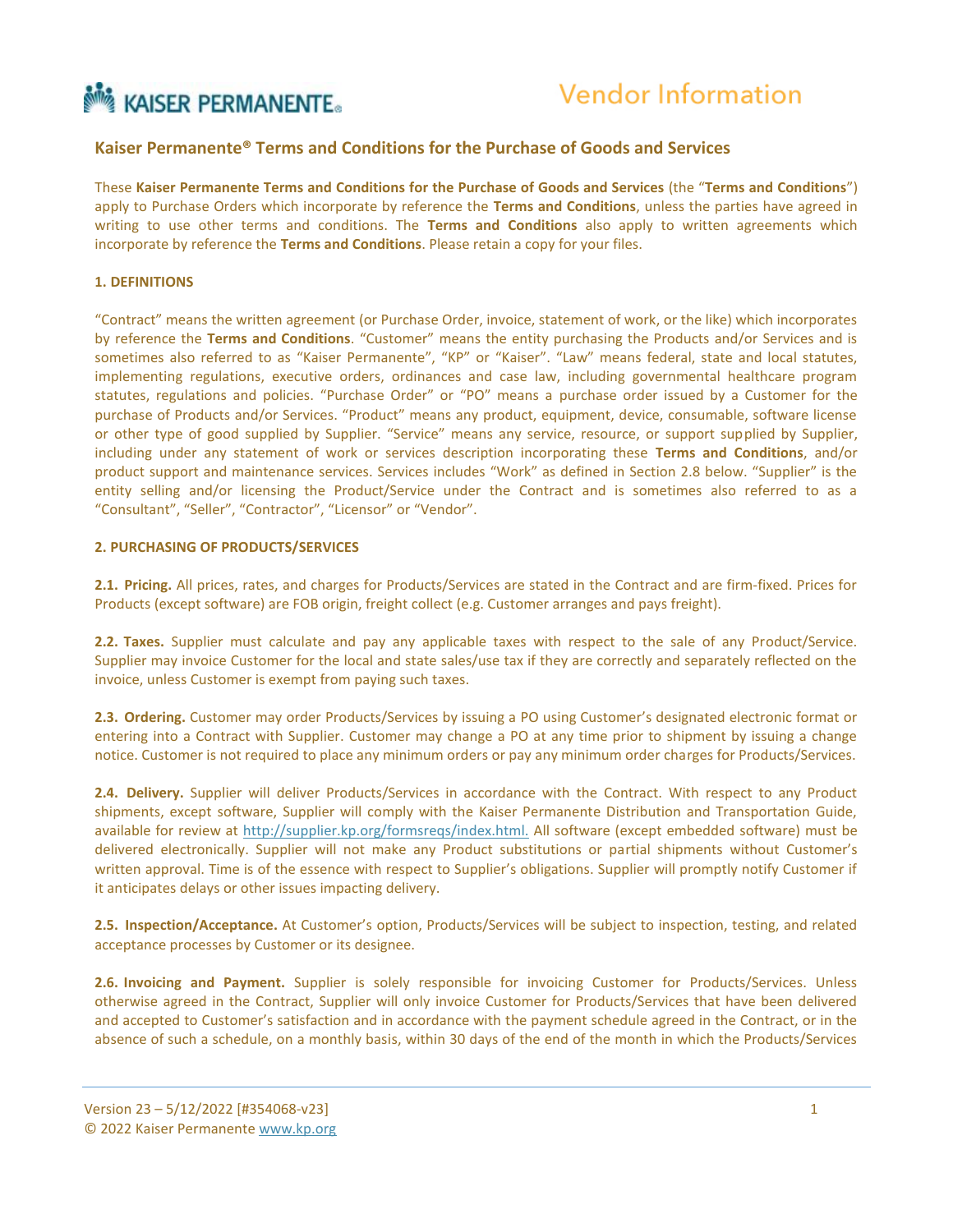were accepted. Customer reserves the right to reject any invoice received more than 90 days late. Supplier will not issue partial invoices or invoices that contain fees or expenses (including fuel or delivery surcharges) not otherwise specified in the Contract. Supplier's invoices must comply with the Kaiser Permanente Invoice and Accounts Payable Requirements, available for review at [http://supplier.kp.org/formsreqs/index.html.](http://supplier.kp.org/formsreqs/index.html) Payment will be made by Customer within 45 days of receipt of an accurate, complete and undisputed invoice, with a 2% discount if Supplier receives payment within 10 days (2% 10, Net 45). Supplier will issue any refunds/credits due to Customer within 30 days from receipt of returned products or the cancellation of an order, as applicable.

Supplier will not place Customer's facilities on credit hold for any reason. If Supplier is set up and enabled in the KP OneLink Services Procurement (sPro) system, then Supplier shall submit statement of work invoices using the sPro payment submission process, and invoices submitted in any other manner will be rejected. If Customer has agreed to reimburse Supplier's travel and associated expenses, the Kaiser Permanente Travel and Expense Guidelines for Vendors, Contractors and Suppliers, available for review at [http://supplier.kp.org/formsreqs/index.html,](http://supplier.kp.org/formsreqs/index.html) shall apply.

**2.7. Software License**. Title to software provided by Supplier under this Contract remains with Supplier, except with respect to any Work (as defined below). To the extent a Product/Service provided by Supplier is licensed rather than purchased by Customer, Supplier hereby grants to Customer, for the benefit of the KP Entities (as defined below), a non‐exclusive, worldwide, perpetual and unlimited (unless a limitation on the number of users, computer systems or other similar restrictions on Customer's usage is expressly stated in the Contract) license to install, display, access, store and use any software and documentation supplied by Supplier to Customer under the Contract (including any updates or modifications thereof) for the Customer's business purposes. This license grant includes, at no additional charge, the right to make and use a reasonable number of copies of the software and documentation for testing, back‐up, archival and disaster recovery purposes, all updates, upgrades and new releases made generally available, and use of the documentation for internal training, support and deployment. To the extent any software delivered hereunder incorporates third party materials, including, without limitation, open source software, Supplier warrants that it has the right to sublicense such third‐party materials to Customer consistent with the Contract and hereby grants a license in such third-party materials to the full extent of the license in the software. Customer may permit its consultants and contractors to exercise its rights under this license for the purpose of providing services to Customer. As used herein "*KP Entities*" means the entities participating in the integrated health care organization doing business as Kaiser Permanente, which includes, without limitation, Kaiser Foundation Health Plan, Inc., Kaiser Foundation Hospitals, Kaiser Permanente Insurance Company, The Permanente Federation, the Permanente medical and dental groups and all of the respective subsidiaries and successors of the foregoing.

**2.8. Cloud Service and Online Content**. If Supplier provides Cloud Service(s), including Online Content, the **Additional Terms and Conditions** for the Purchase of Cloud Services, attached as Addendum A belo[w,](http://supplier.kp.org/formsreqs/index.html) shall apply and are by this reference incorporated into the Contract. "*Cloud Service*" and "*Online Content*" are defined in Addendum A, Section A1 below.

**2.9. Work Product and Deliverables**. Unless otherwise agreed in writing in the Contract, Supplier agrees that Customer will be the exclusive owner of any creative or custom work product or deliverables performed or developed by Supplier specifically for Customer under the Contract (the "**Deliverables**"), including without limitation any consulting, photographic, design or graphics work provided as part of the Service, and any modifications, enhancements, and derivative works of or to the Deliverables. To the extent that title to any Deliverables may not, by operation of law, vest in Customer, Supplier warrants that it has the right to assign and hereby does assign to Customer all rights, title, and interest in the Deliverables. Customer will have the right to obtain and to hold in its own name patents, copyrights, marks, registrations and such other protection as may be appropriate to the subject matter of the Deliverables, to any extensions and renewals thereof and in and to all modifications, enhancements, and derivative works of the Deliverables.

#### **3. PRODUCT/SERVICES WARRANTIES AND RETURNS**

**3.1. Warranties**. Supplier warrants the following: (a) Products will be free from defects in design, workmanship and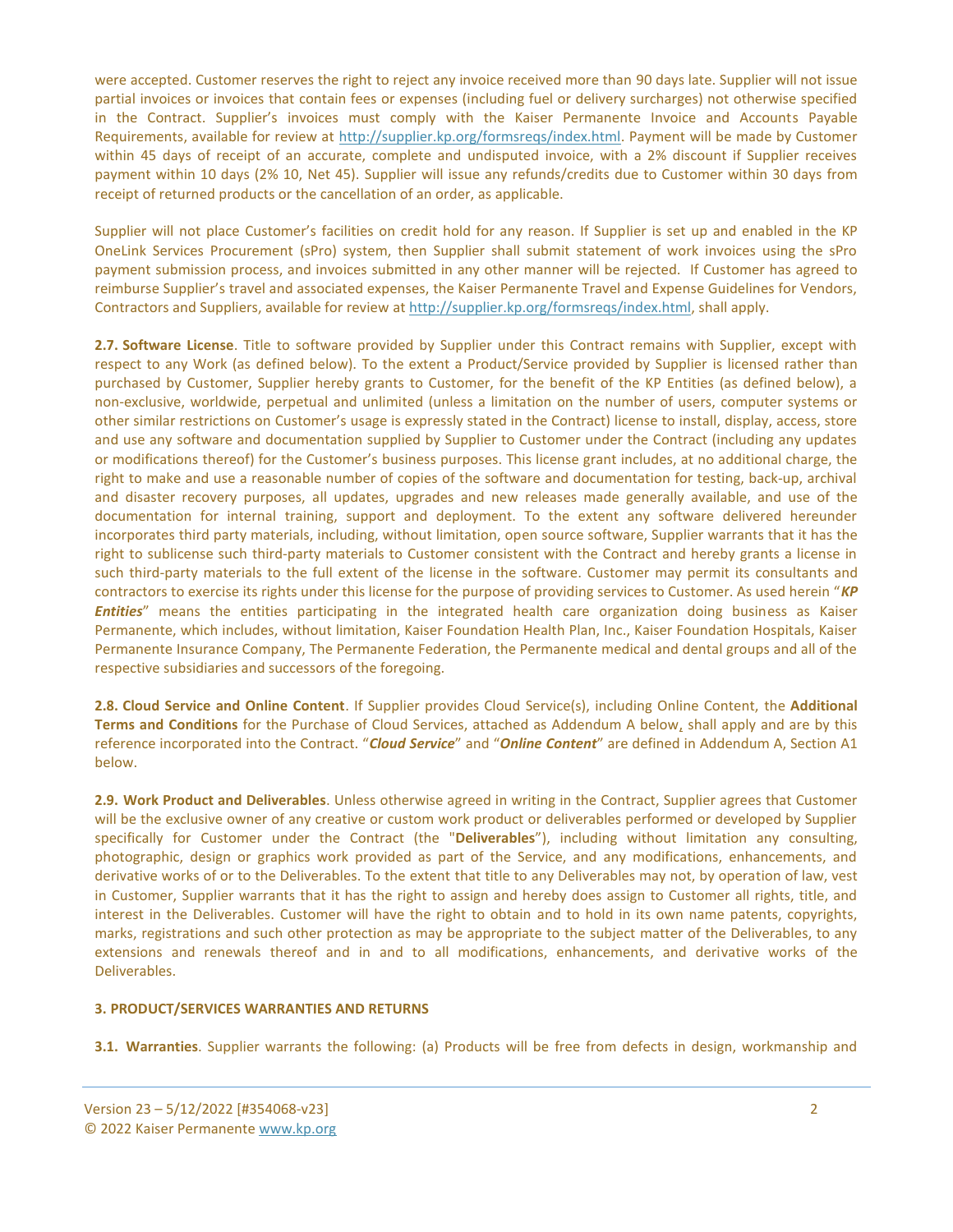materials; (b) Products/Services will comply with the requirements of the Contract (including the then‐current published specifications or documentation for the Products/Services); (c) the warranty period for a Product will be 12 months from acceptance (or delivery if acceptance is not applicable); and (d) Supplier's employees (and contractors, if permitted) will have the certifications, skills and qualifications necessary to perform Services in a timely, competent, workmanlike, and professional manner in accordance with applicable industry standards and Law. If Supplier is supplying medical device Products, Supplier warrants compliance with Customer's GS1® Healthcare Requirements, available for review at [http://supplier.kp.org/formsreqs/index.html.](http://supplier.kp.org/formsreqs/index.html) If Supplier is supplying software, Supplier warrants that it has used industry standard quality assurance and virus protection procedures to ensure that the software is free of viruses, contaminants, and other malicious code that may harm Kaiser systems. Customer's failure to inspect and test a Product/Service will not relieve Supplier from its obligations under the Contract, including any testing, inspection, warranty and quality control responsibilities.

**3.2. Disclaimer**. Supplier disclaims all other warranties, express or implied, including the implied warranties of merchantability and fitness for a particular purpose. In no event will either party be liable for any special, punitive, indirect or consequential losses or damages, including but not limited to lost profits, business interruption losses or loss of goodwill, even if it has been advised of the possibility of such loss or damage; provided, however, this limitation shall not limit or waive a party's liability with respect to confidentiality, product recall, indemnification, gross negligence, willful misconduct, compliance with law, or any applicable business associate agreement.

**3.3. Product Returns and Recalls**. If Products/Services are nonconforming to the Contract, or in the case of software, with its documentation, Customer may, at its option, return any or all of the Products/Services at Supplier's expense for a full refund or require Supplier to promptly replace, repair or re-perform non-conforming Products/Services without any penalty, termination or cancellation fees. Unless otherwise agreed in writing, Customer may return conforming consumable Products that are unused and unexpired at any time for a full refund without any penalty, termination or cancellation fees. Supplier must notify the Kaiser Permanente National Recall Department (kp-product-recall@kp.org) of any Product recalls not more than 24 hours after Supplier first learns of the recall. Supplier must also send the Kaiser Permanente National Recall Department a list of all affected facilities and the lot numbers of affected Products (if applicable). Supplier must monitor the recall status, and provide specific information regarding the recall and instructions regarding the appropriate action to be taken by Customer. Supplier must reimburse Customer for its costs associated with the correction of a recall and actions taken in response to a recall.

#### **4. GENERAL PROVISIONS**

**4.1. Termination**. Customer may terminate a Contract in whole or in part without cause upon 30 days' prior written notice. Either party may terminate a Contract if the other party materially breaches its obligations under the Contract, and such breach is not cured within 30 days after written notice to the other party. In the event of early termination or cancellation by Customer without cause, Customer will pay for any Products/Services delivered and accepted prior to the date of termination/cancellation, and Supplier will provide Customer with a full refund of any over‐payment.

**4.2. No Disruption in Use of Products/Services**. Supplier acknowledges that Customer is a provider of health care services; that Customer's use of Products/Services may be vital to the business operations of Customer and to the health and safety of Customer's patients and members; and that any interruption of Customer's business could result in substantial liability to Customer. Supplier warrants and represents that it will not at any time render Products/Services unusable or inoperable, suspend the Services, take possession of Products, or in any way deliberately take any action to impede or interfere with the use or operation of Products/Services by Customer, or otherwise impede or interfere with Customer's business.

**4.3. Indemnification**. Supplier will defend, indemnify and hold harmless Customer, each of the KP Entities (as defined above) and each of their respective affiliates, officers, directors, employees and agents from and against any and all claims, demands, liabilities, losses, damages, fines, costs and expenses (including attorneys' and expert witness fees) (collectively, "*Claims*") made by a third party and arising from Supplier's breach of the Contract or any warranty hereunder, the negligence, recklessness or willful misconduct of Supplier, any defect or noncompliance in a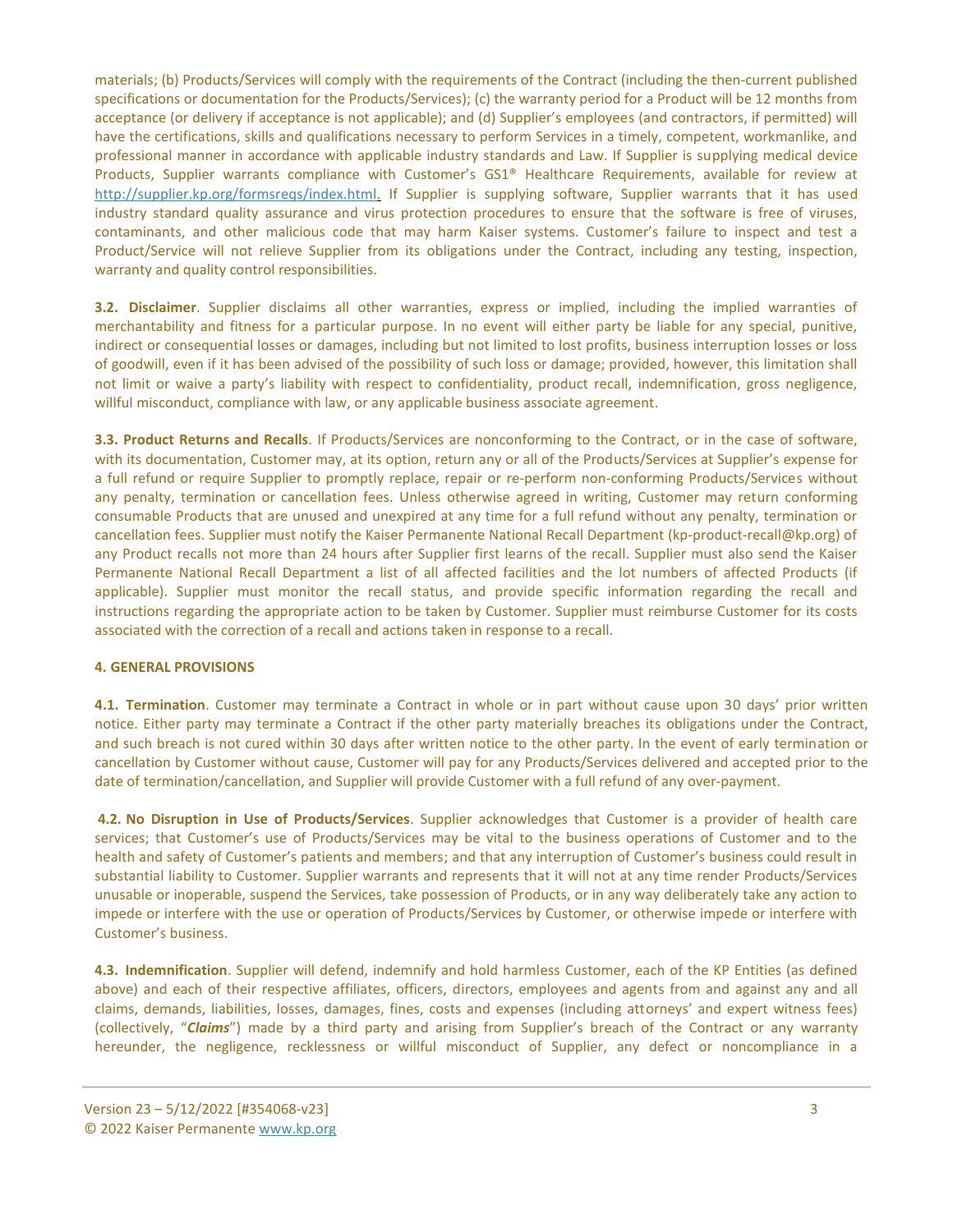Product/Service, or infringement or misappropriation of any third party's intellectual property rights.

**4.4. Insurance**. Supplier shall procure and maintain the following insurance coverage (i) all insurance coverage required by federal and state law, including workers' compensation insurance with statutory minimum limits and employer's liability insurance with limits of not less than \$1,000,000 each claim, (ii) current ISO commercial general liability policy, or equivalent coverage, with limits of not less than \$2,000,000 per occurrence and aggregate, including coverage for products liability and contractual liability, (iii) if Supplier is providing professional services ‐ professional liability (E&O) insurance with limits of at least \$2,000,000 which provides coverage on an occurrence basis, or if on a "claims made" basis, then Supplier will maintain continuous coverage for five years after termination or expiration of the Contract or purchase "tail coverage" for no less than five years after the policy terminates or lapses; (iv) automobile liability insurance with limits of not less than \$1,000,000 covering use of any auto; (v) if the Contract involves hosting or processing of any personally identifiable information or protected health information, cyber liability insurance with limits of not less than \$2,000,000 for each occurrence and an annual aggregate of not less \$5,000,000, covering privacy, media, information theft, damage to or destruction of electronic information, intentional and unintentional release of private information, alteration of electronic information extortion and network security which provides coverage on an occurrence basis or, if on a claims-made basis, then Supplier will maintain continuous coverage for five (5) years after the termination or expiration of the Contract; and (vi) if the Contract is for Cloud Services, excess liability insurance with not less than a \$10,000,000 limit for the commercial general liability policy required in subsection (ii) above. Supplier's insurance must be primary, and no other insurance maintained by Customer will be called upon to contribute to a loss. All insurance required of Supplier shall be through insurance carriers rated "A, X" or better by A.M. Best, and contain a separation of insureds endorsement. Upon request, Supplier will provide Customer with an industry-standard certificate of insurance evidencing these coverages and a revised certificate of insurance if any of the policies are changed.

# **5. MISCELLANEOUS**

**5.1. Independent Contractor**. Supplier is an independent contractor and engages in the operation of its own business, and neither Supplier nor Customer will be considered to be the agent of the other for any purpose. Nothing in the **Terms and Conditions** or any Contract will be construed to establish a relationship of agent, employee, partnership, or joint venture between the parties. Supplier is solely obligated for the timely payment of wages, proper classification of its workers, workers' compensation insurance, employee benefits, any payroll-related taxes and any other employment related liability for its workers.

**5.2. Confidentiality and Intellectual Property Rights.** "*Confidential Information*" shall mean any non-public, confidential or proprietary information disclosed or provided by a party or the KP Entities (or their consultants, contractors and/or agents) to the other party pursuant to the Contract that is either marked as confidential or by its nature is proprietary or non-public. Confidential Information of Customer includes the Contract, the Deliverables, and any data, information, documents or communications, including information about Customer's operations, members, patients, employees, contractors or strategies, disclosed or provided to Supplier in connection with the Contract. Customer's Confidential Information is the property of Customer and Customer retains all intellectual property rights therein. Supplier shall have only those rights to access and use Customer's Confidential Information as are expressly granted by Customer under the Contract. Except for personally identifiable information and protected health information, Confidential Information does not include information a party can demonstrate was or became publicly known through no fault of the receiving party, was known by the receiving party before receipt from the disclosing party, was rightfully received by the receiving party without confidential or proprietary restriction from a source other than the disclosing party that does not owe a duty of confidentiality to the disclosing party with respect to the Confidential Information, or was independently developed by the receiving party without the use of the disclosing party's Confidential Information. Neither Party will, without the other party's prior written consent, disclose the other party's Confidential Information to any third party (other than the party's employees, permitted contractors or agents who need to access the Confidential Information in order to perform obligations or exercise rights under the Contract) or use such Confidential Information for any purpose other than performance of the Contract, regardless of whether the Confidential Information is de‐identified, re-identified, anonymized or aggregated. Upon request, Supplier will return or destroy Customer's Confidential Information. Notwithstanding the foregoing, disclosure of Confidential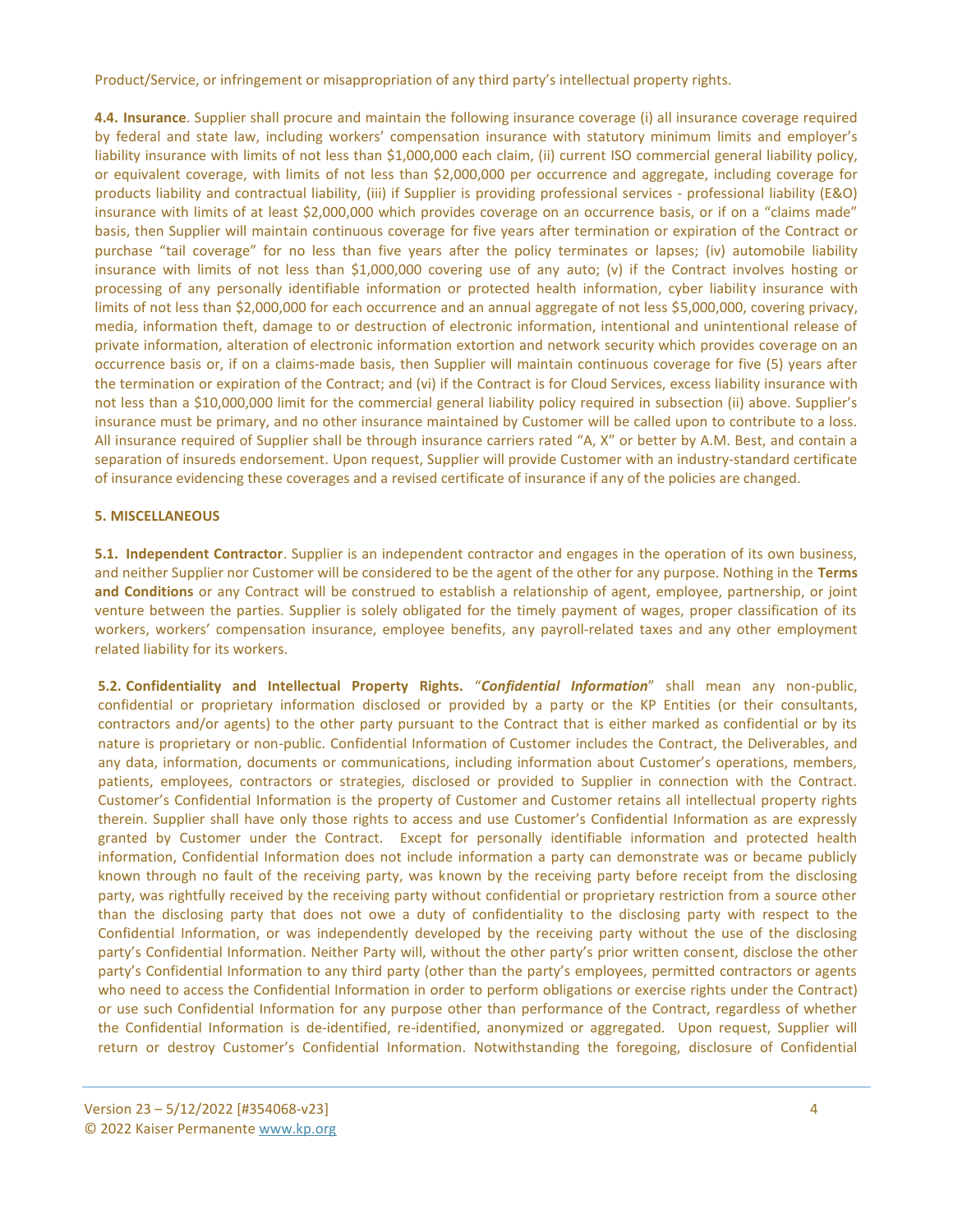Information shall not be precluded if such disclosure is required by a law, valid subpoena, or other order of a court or request of a government entity, provided that the receiving party provides prompt written notice to the disclosing party sufficiently in advance to permit the disclosing party to contest the disclosure or seek an appropriate protective order. Notwithstanding anything to the contrary in these **Terms and Conditions** or any applicable business associate agreement, Supplier is prohibited from de-identifying, re-identifying, selling, distributing, commercially exploiting, aggregating, data mining, analyzing, benchmarking or otherwise using or disclosing any KP Data (including any anonymized, de-identified, re-identified, or aggregated KP Data) for any purpose other than to provide the Services to Customer under the Contract. Supplier shall store KP Data separately from, and will not combine KP Data with, Supplier's data, third party data, and the data of any other customer of Supplier. KP Entities retain all intellectual property rights in and to all KP Entity systems, software, processes, guidelines, protocols, patents, copyrights, trade secrets, materials, documentation and content that Customer discloses to Supplier or that Supplier may access or use in its performance of Services hereunder. Any rights and licenses not expressly granted by Customer under these Terms and Conditions are expressly reserved by Customer.

**5.3. No Publicity.** Supplier will not, without the prior written consent of Customer, use in advertising, press releases, publicity, on its web site, in any marketing materials or in any other manner, the names, trademarks, trade names, service marks, trade dress or logo of any of Kaiser Permanente or the KP Entities, or refer to the existence of this Contract. The Kaiser Permanente Non-Endorsement Guidelines for Vendors, Contractors and Suppliers, available for review at http://supplier.kp.org/formsreqs/index.html, are by this reference incorporated herein.

#### **5.4 Legal Requirements.**

**5.4.1. Compliance with Law**. Supplier will comply with all applicable Law, including without limitation, the Federal Anti‐Kickback statute (42 U.S.C. §1320a‐7b) and the Health Insurance and Portability and Accountability Act of 1996 and the rules and regulations promulgated under its authority ("*HIPAA*"), as amended.

**5.4.2. Business Associate and Data Security Requirements**. If, due to the nature of the Products/Services provided, Supplier is acting as a business associate pursuant to HIPAA, Supplier agrees to comply with the terms of the written business associate agreement executed by Supplier and applicable to Customer, or if no such applicable business associate agreement between the parties exists, then Supplier shall comply with the terms of the Kaiser Permanente Business Associate Agreement, as updated from time-to-time, available for review http://supplier.kp.org/formsreqs/index.html, and incorporated herein by this reference. Supplier may also be subject to additional data security requirements, including an information security assessment by Customer and supplemental contractual terms and conditions (see Section 5.5).

**5.4.3. Offshore Restrictions.** Neither Supplier, nor any subcontractor at any tier, may access, receive, download, view, print, store, process or maintain any personally identifiable information of Customer's members, patients, or employees outside of the United States, Puerto Rico, or the U.S. Territories. No Services will be performed by Supplier or any Supplier subcontractor outside the United States without Customer's prior written consent.

**5.4.4. Federal Flow-Down Requirements.** Kaiser Foundation Health Plan, Inc. and its health plan subsidiaries have entered into contracts with the U.S. Government Office of Personnel Management and The Centers for Medicare and Medicaid Services that require certain federal contract provisions be made a part of any subsequent agreement with vendors, contractors and suppliers who provide services to support these Federal contracts. Supplier is required to review and, where applicable, comply with the Kaiser Permanente Federal Flow-Down Requirements, available for review at [http://supplier.kp.org/formsreqs/index.html.](http://supplier.kp.org/formsreqs/index.html)

**5.4.5. Federal Program Participation.** Supplier is not and shall not be debarred, suspended, excluded, precluded (i.e., included on the "preclusion list" as defined under 42 C.F.R. §422.2 (Preclusion List)) or have otherwise opted out from receiving a contract or subcontract funded in whole or in part by federal or state funds, including without limitation Medicare and Medicaid funds. Supplier shall ensure that no persons or entities employed by or contracted with Supplier to provide services under the Contract are sanctioned by or debarred, suspended, excluded, precluded or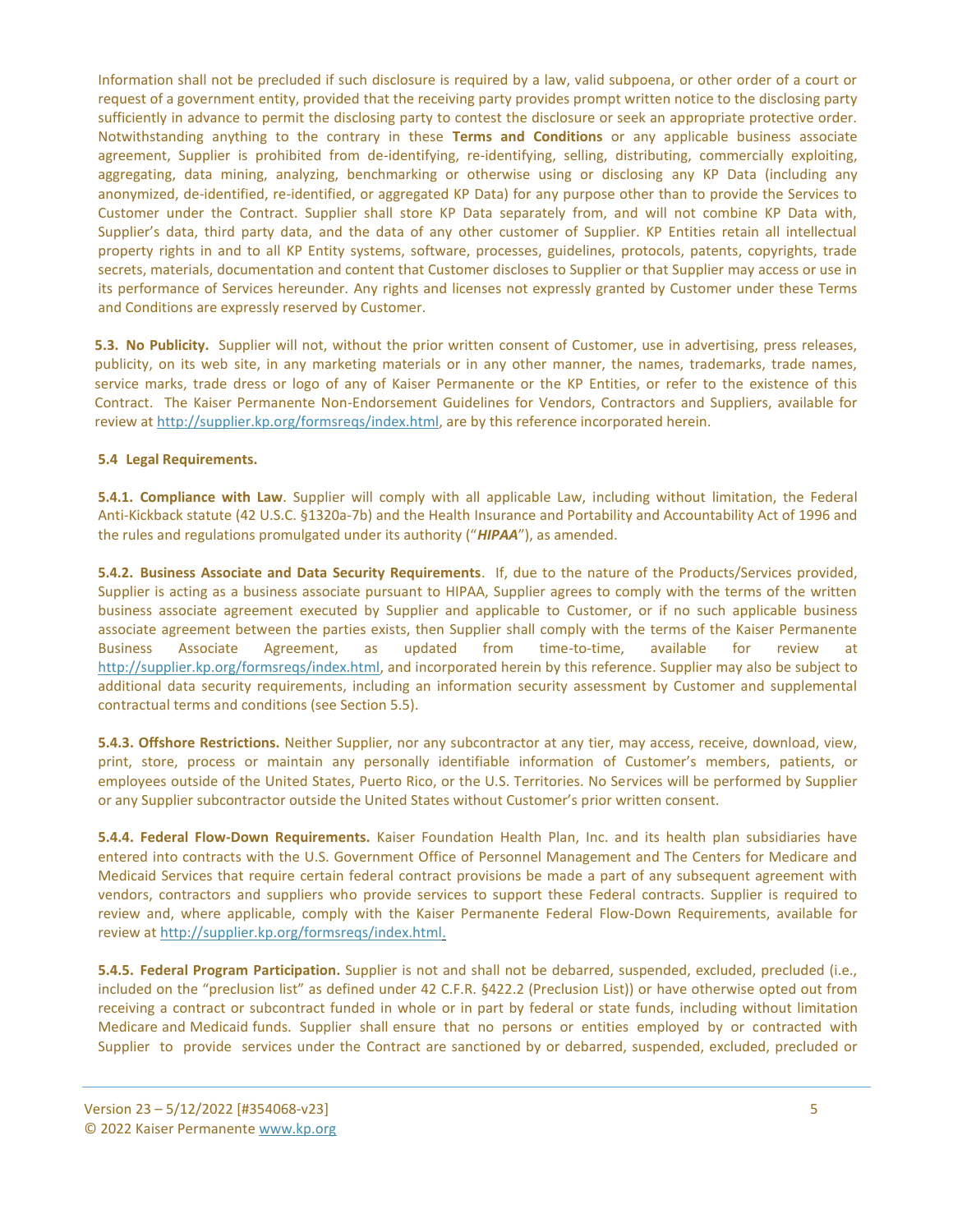have opted out from, participation in Medicare or Medicaid under Sections 1128 or 1128A of the Social Security Act; and if Supplier becomes aware that it has employed or contracted with such a person or entity, Supplier will take prompt and appropriate remedial action to remove the Employee or contractor from providing services under this Contract. Supplier will review DHHS OIG List of Excluded Individuals and Entities (LEIE list) and the GSA Excluded Parties Lists System (EPLS) prior to initial hiring or contracting and monthly thereafter to ensure that employees and contractors providing services under the Contract are not so sanctioned, debarred, suspended, excluded, or have otherwise opted out of participating in Medicare. "Employees" shall be defined as those employees (including contingent workers and volunteers) who have involvement in the administration or delivery of services under the Contract. Supplier shall also ensure that payments are not made to individuals and entities included on the Preclusion List.

**5.4.6. CA Department of Managed Health Care Regulatory Program Requirements.** The California Department of Managed Health Care Regulatory Program Requirements for Vendors, Contractors and Suppliers contains the additional contractual provisions required by the California Department of Managed Health Care (DMHC) to be included in certain agreements between Kaiser Foundation Health Plan, Inc. and its suppliers. Each supplier providing services is required to review and, where applicable, comply with the California Department of Managed Health Care Regulatory Program Requirements, available for review at [http://supplier.kp.org/formsreqs/index.html.](http://supplier.kp.org/formsreqs/index.html)

**5.4.7. Medi-Cal HIPAA Flow-Down Requirements.** Kaiser Foundation Health Plan, Inc., as a Medicaid managed care contractor of the California Department of Health Care Services ("DHCS"), is required to flow-down the DHCS' Medi-Cal HIPAA Requirements to its suppliers that create, receive, maintain, transmit, use or disclose Medi-Cal Member Information. Kaiser Foundation Hospitals may procure goods/services for the benefit of Kaiser Foundation Health Plan, Inc., and in such cases, is also required to flow-down the Medi-Cal HIPAA Requirements. If supplier will create, receive, maintain transmit, use or disclose Medi-Cal member information, then supplier must review, and if applicable, comply with the provisions applicable to contractors in the Medi-Cal HIPAA Flow-Down Requirements, available for review at [http://supplier.kp.org/formsreqs/index.html.](http://supplier.kp.org/formsreqs/index.html)

**5.5. Additional Customer Requirements and Guidelines**. Customer strives to demonstrate high ethical standards in its business practices. Customer's vendors play an integral role in making this happen. The Vendor Code of Conduct (available for review at [http://supplier.kp.org/formsreqs/index.html\)](http://supplier.kp.org/formsreqs/index.html) contains the minimum standards by which Supplier is expected to conduct itself when providing Products/Services to Customer. Supplier is encouraged to review the Vendor Code of Conduct and report violations on an anonymous basis to Customer's hotline (1‐888‐774‐9100). In addition, the Contract incorporates by reference the additional online Requirements and Guidelines for Suppliers, Vendors, and Contractors, available for review at [http://supplier.kp.org/formsreqs/index.html,](http://supplier.kp.org/formsreqs/index.html) including without limitation: Business Continuity Planning, Quality Assurance Program, Clinical Technology, Background Check, Drug Screening, Health Screening. Vendor Portal Registration Program, Vendor Financial Risk Assessment Program, Computer System Access, Web-Based Products and Services Accessibility, Data Security Requirements, Edge Security Requirements, Payment Card Industry (PCI) Data Security Requirements, Solution Delivery Life Cycle (SDLC) Requirements, Distribution and Transportation Guidelines, Rules of Engagement for Product Evaluation, Environmentally Preferable Purchasing (EPP) Program, and Site Access and Visitation: Vendor Visitation Requirements and Doing Business with Kaiser Permanente Brochure.. Supplier should review each of these additional online requirement documents and comply with those that are applicable to the Contract based on the specific nature of the Products/Services provided.

**5.6. Inspection.** Upon reasonable notice from Customer, and no more than once per year, Supplier will provide Customer's internal auditors or representatives (or such independent auditors and inspectors as Customer may designate in writing and have agreed to abide by reasonable confidentiality provisions) with access and the right to make copies of the portion of Supplier's books and records necessary to verify the accuracy of the invoices submitted by Supplier to Customer. If any audit reveals any variance from any invoice in excess of 2% of the amount shown on such invoice, Supplier will reimburse Customer for all reasonable costs and expenses incurred in conducting the audit.

**5.7. Governing Law.** The Contract is governed by and construed in accordance with the internal laws of Customer's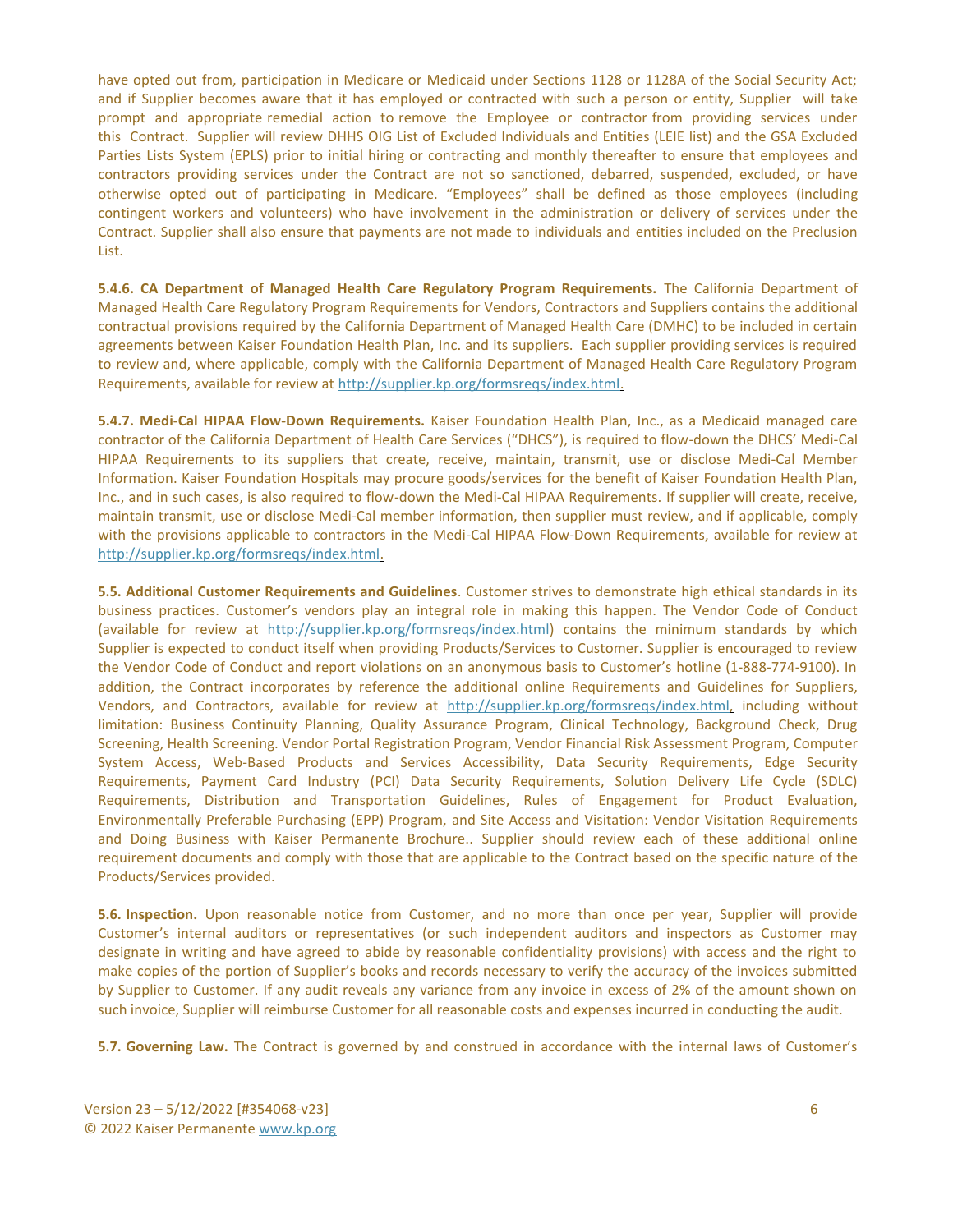state of incorporation without regard to its choice of law principles. Venue in any lawsuit arising out of the Contract will be exclusively in the state or federal courts in the county or district where Customer resides.

**5.8. General.** Except as set forth herein, all such rights and remedies are cumulative and are not exclusive. The waiver of a breach of any term or condition of this Contract will not be effective unless in writing and signed by the party who holds the right to waive the condition or term and will not serve to waive any other breach of that term or condition, or of any other term or condition. Any provision of the Contract which by its nature must survive termination or expiration in order to achieve the fundamental purposes of the Contract will survive any termination or expiration of the Contract. Supplier is responsible for the performance of its contractors, consultants, and agents including for ensuring their compliance with these **Terms and Conditions**. Supplier will not assign or transfer any of its rights or obligations under the Contract without prior written consent of Customer. A Contract may be signed by Supplier and/or Customer via faxed executed copies, certified electronic signatures, or copies delivered by electronic mail in Adobe PDF or similar format, and any signature transmitted by such means for the purpose of executing a Contract shall be deemed an original signature. Any pre‐printed terms and conditions in Supplier's quote, invoice, confirmation, or other documents sent to Customer in connection with the Contract are null and void. In the event of any conflict between the **Terms and Conditions** and any text on the face of the PO, the text on the face of the PO (and documents referenced on the face of the PO) will take precedence. Notices required under the Contract shall be deemed given when delivered with confirmed receipt to the address of the applicable party set forth in the Contract by U.S. mail, commercial courier service or email. The Contract, which incorporates the **Terms and Conditions**, constitutes the entire agreement between Customer and Supplier for the Products/Services described in the Contract and may only be modified by written amendment signed by authorized representatives of both parties. No "shrink-wrap", "browse-wrap", "clickwrap" or other similar license or agreement that is required to be accepted in order to access and use a Product/Service shall apply.

**5.9. COVID-19:** Customer will not be liable to Supplier for damages, liabilities, costs, expenses, or equitable relief, nor will Customer be deemed to be in breach of or subject to any penalties under this Contract for cancellation or termination of Products/Services (or orders for Products and Services), or delays or failures in performance, in whole or in part, including the need to reprioritize work, resulting from impacts to Customer due to Customer's response to the COVID-19 outbreak (each a "COVID-19 Impact"). Customer shall take reasonable measures to notify Supplier in writing of an applicable COVID-19 Impact giving rise to (a) any cancellation or termination of Products/Services, or orders for Products/Services, under the Contract or any applicable Purchase Order, Schedule, ordering document, or Statement of Work, or (b) any delay in or inability to perform its obligations hereunder. At Customer's option, the parties will work together in good faith to adjust the Products/Services or the parties' obligations under the Contract or applicable Statement of Work as necessary and feasible by, for example and without limitation, extending deadlines for performance, limiting available resources, or rescheduling travel or events. See COVID-19 - Addendum B below - for additional terms and conditions relating to COVID-19.

**5.10. Changes to Terms and Conditions.** Kaiser reserves the right to change or modify these Terms and Conditions, or any of the online Requirements and Guidelines as set forth at [http://supplier.kp.org/formsreqs/index.html,](http://supplier.kp.org/formsreqs/index.html) at any time. Kaiser will provide notice by posting the updated Terms and Conditions, Requirements and Guidelines on Kaiser's website and revising the date at the bottom of any updated document. Any changes or modifications will be effective from the day the updated document is published at [http://supplier.kp.org/formsreqs/index.html.](http://supplier.kp.org/formsreqs/index.html) You acknowledge that your continued sale of goods and services to Kaiser following such notice constitutes your acceptance of the modified Terms and Conditions, Requirements and Guidelines.

# **Addendum A - Additional Terms and Conditions for the Purchase of Cloud Services**

#### **A1. Definitions**

The following terms shall have the meaning set forth below for purposes of these **Additional Terms and Conditions** for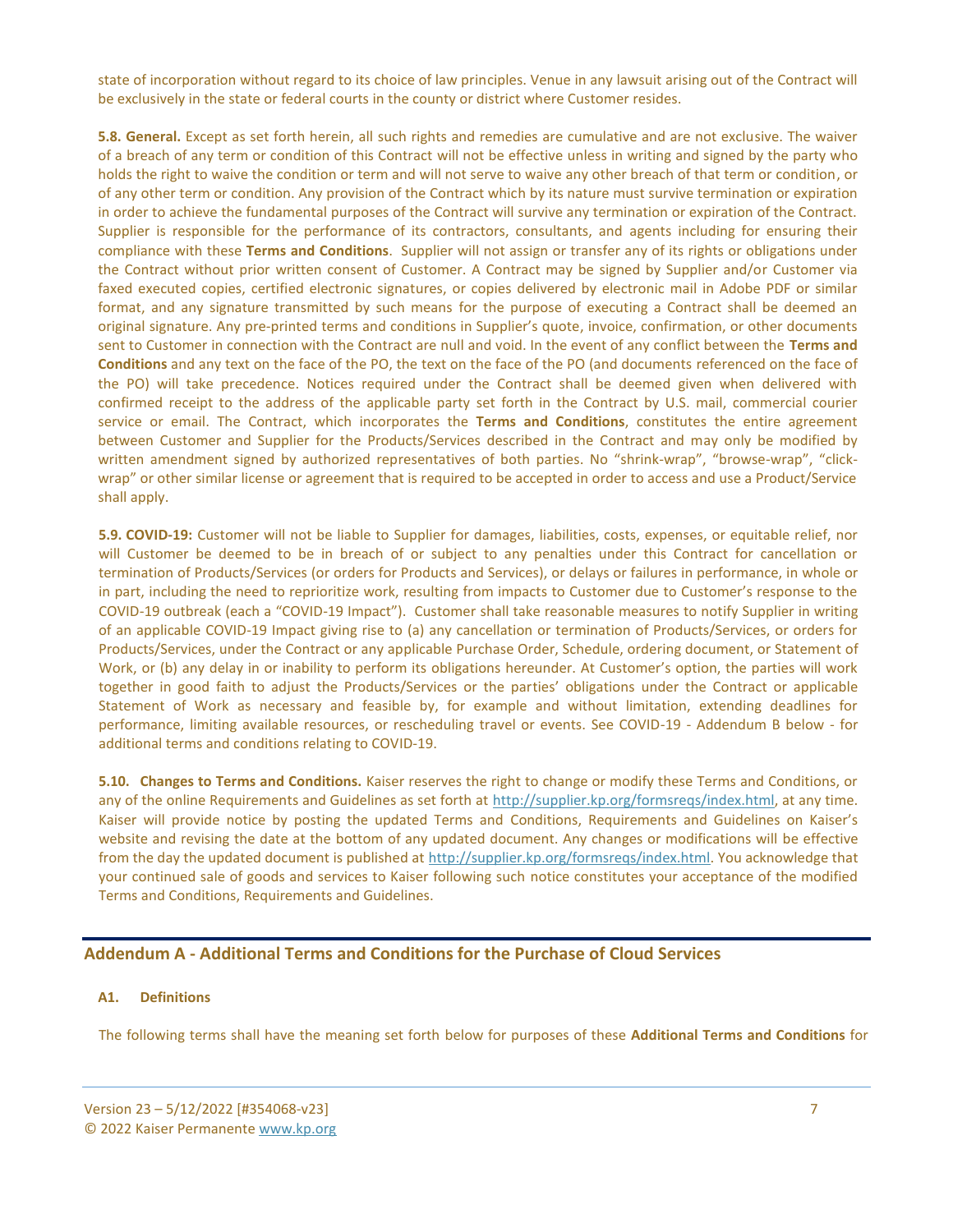the Purchase of Cloud Services:

*"Authorized User"* means an employee, consultant, provider, contractor or other agent of a KP Entity authorized to access and use the Cloud Service on behalf of a KP Entity, and, if applicable, a patient or member of a KP Entity and their authorized representatives and family members.

*"Cloud Service"* means a Supplier hosted software or platform, or Online Content, that is made available for Customer's use via the Internet. Cloud Service includes the software application, platform, content, Documentation, hosting, management, support and maintenance services, together with all Updates and workarounds, corrections, modifications, and improvements, provided by Supplier under the Contract. Any services, functions, processes and responsibilities, whether or not specifically described in the Contract, that are required for or inherent in the proper performance and delivery of the Cloud Service described therein shall be deemed to be part of the Cloud Service. The Cloud Service is a Service within the meaning of the **Terms and Conditions**.

*"Documentation"* means all reference and user manuals and guides describing the Cloud Service and other supporting technical information, materials and documentation.

*"Go-Live Date"* means the date the KP Entity's production usage of the Cloud Service commences.

*"Implementation Services"* means professional services provided by Supplier to configure and implement the Cloud Service and as otherwise specified in an applicable Contract. Implementation Services shall not include software development or customization. Implementation Services are a Service within the meaning of the **Terms and Conditions**.

*"KP Entity"* has the meaning set forth in Section 2.7 (Software License) of the **Terms and Conditions**.

*"KP Data"* means all data and information entered into the Cloud Service by Authorized Users. KP Data is Customer's Confidential Information.

*"Online Content"* means content, knowledgebases, databases or other information or data that is made available for Customer's use via the Internet.

*"Service Levels"* means the levels of performance Supplier is required to provide for the Cloud Service, as set forth in the Documentation and/or Contract.

*"Specifications"* means the features, functions, performance requirements, acceptance criteria, interface specifications and other technical or functional specifications applicable to the Cloud Service(s) that are identified or referenced in the Contract and the Documentation.

*"Supplier Infrastructure"* means the computer hardware, software, communications systems, network and other infrastructure used by Supplier to host and provide the Cloud Service.

*"Updates"* shall mean any modifications, error corrections, bug fixes, new releases, updates and upgrades to the Cloud Service (and any related Documentation) that may be provided or otherwise made generally available by Supplier from time to time to customers of the Cloud Service.

#### **A2. CLOUD AND IMPLEMENTATION SERVICES**

**A2.1 Provision of Cloud and Implementation Services.** Supplier shall provide the Cloud Service and Implementation Services (if applicable) in accordance with the Contract and any applicable Service Levels, including, setup, configuration, operation and management of Supplier Infrastructure required by Supplier to host, operate, maintain and provide the Cloud Service. Supplier will provide Customer and its Authorized Users with access via the public Internet to the Cloud Service, including all identification numbers, keys and passwords and Documentation which Customer and Authorized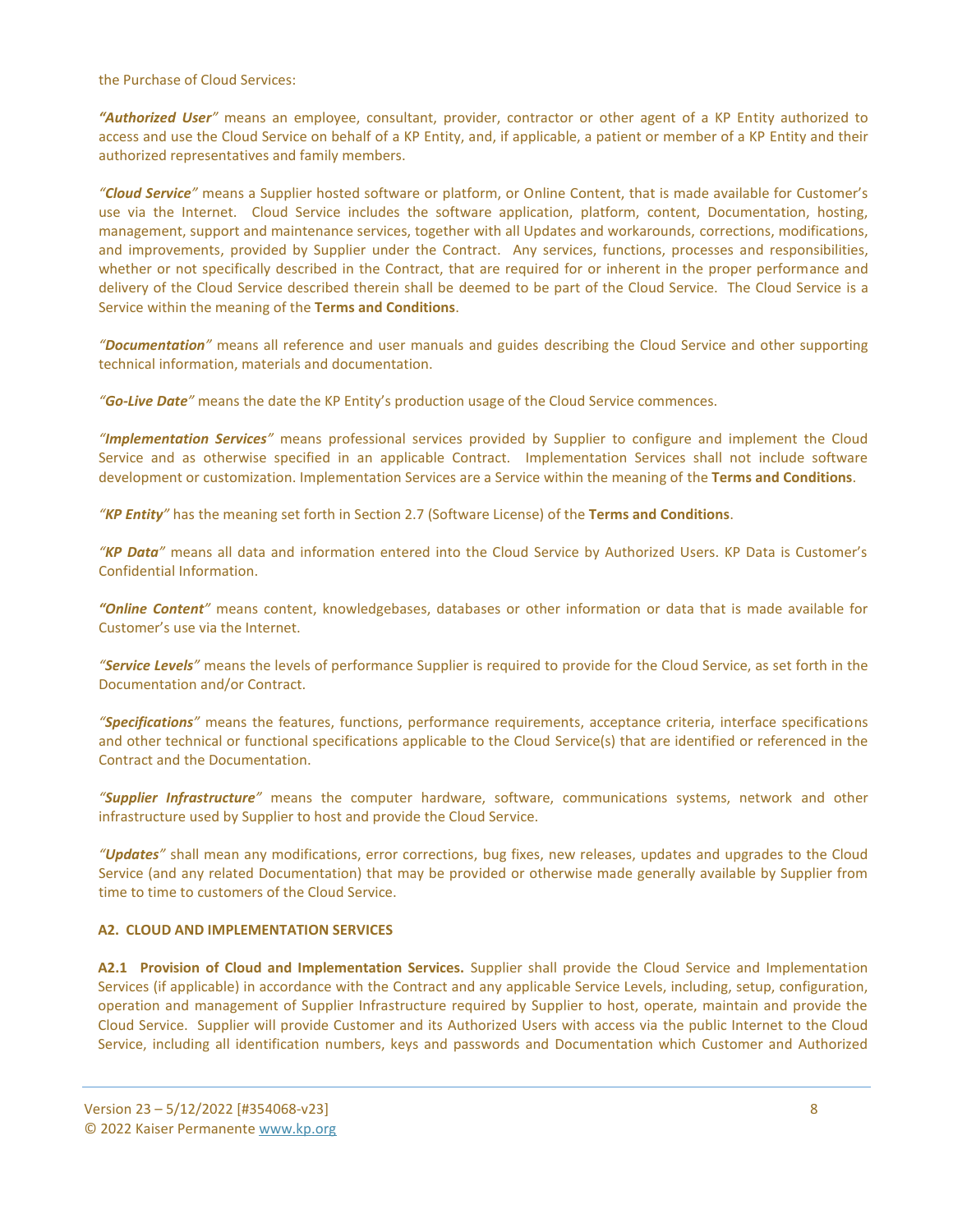Users may require to access and use the Cloud Services, commencing on the Go-Live Date. Supplier hereby grants to Customer and the Authorized Users a worldwide, non-exclusive right and license to (i) access, execute, use, perform, and display the Cloud Service for the benefit of the KP Entities, (ii) modify, publish, transmit, create derivative works of Online Content for the benefit of the KP Entities; and (ii) reproduce, distribute and display the Documentation to Authorized Users. The rights granted by Supplier hereunder include the right of Customer to have such rights exercised by third parties on its behalf. Supplier and its licensors own and shall retain all intellectual property rights in and to the Cloud Service (excluding KP Data) and Documentation and the Supplier Infrastructure.

**A2.2 Maintenance and Support for Cloud Service.** Supplier shall provide maintenance and support regarding the Cloud Service, including as applicable: (i) causing the Cloud Service to operate according to the Specifications and correcting reported errors; (ii) performing preventive maintenance on the Supplier Infrastructure; and (iii) providing periodic Updates to the Cloud Service and Supplier Infrastructure, including at least all Updates made generally available to Supplier's customers. Notwithstanding the foregoing, (a) no Update shall serve to reduce the features and functionality or the scope of Cloud Service provided under the Contract without Customer's prior written consent; and (b) any Update that requires a change to Customer's systems, processes or manner of access to the Cloud Service shall be subject to Customer's prior written approval. To the extent Supplier acquires some or all components of the Cloud Service and associated Supplier Infrastructure from third parties, Supplier shall be responsible for obtaining appropriate Updates and upgrades from such third-party suppliers and applying them in a manner that does not disrupt the provision of the Cloud Service.

**A2.3 Protection against Malicious Code and Disabling Devices.** Supplier will not knowingly introduce any malware, viruses, worms, Trojan horses, spyware, logic bombs, disabling code, other computer instructions, devices, techniques or other malicious code into the Cloud Service that can or were designed to threaten, infect, assault, vandalize, defraud, disrupt, damage, disable, alter, inhibit or shut down the Cloud Service or any KP Entity's processing environment, or intended by Supplier to limit the use of the Cloud Service to particular computers, servers or processors/CPUs ("*Malicious Code*"). Supplier will implement reputable and industry standard virus detection/scanning program(s) to scan all files transmitted to Customer and all Supplier Infrastructure used to provide the Cloud Services. Supplier shall continuously update such virus detection/scanning program(s) for the detection, prevention, and recovery to protect against Malicious Code and will also implement appropriate user awareness procedures.

**A2.4 Restrictions on Use of Cloud Service.** Except for use by Authorized Users as permitted herein, Customer may not (i) sell, assign, sublicense or otherwise transfer the Cloud Service to third parties outside of any KP Entities, (ii) resell the Cloud Service to third parties outside of any KP Entities; (iii) use the Cloud Service to provide or perform service bureau processing, or hosting services for any third party outside of any KP Entities; or (iv) use the Cloud Service to knowingly transmit malware, spam or other unsolicited emails in violation of Law, or to post or send any unlawful, threatening, harassing, racist, abusive, libelous, pornographic, defamatory, obscene, or other similarly inappropriate content.

**A2.5 Prohibited Tracking**.Without Customer's prior written approval, Supplier shall not do any of the following: (i) implant any "cookies" on any computer of any KP Entity or its Authorized Users, except as necessary for the Cloud Service to perform for Customer in conformity with its Documentation (and not for purposes of monitoring users or usage within or outside of the Cloud Service) or as explicitly authorized in writing by Customer, (ii) track the Internet usage or other computer usage of Kaiser and its Authorized Users except as explicitly authorized in writing by Customer, (iii) use any data or information of any KP Entities or Authorized Users to directly or indirectly market products or services to any KP Entities or Authorized Users, and (iv) transfer or sell any lists of Authorized Users to any third party.

**A2.6 Implementation Services.** If Implementation Services are required in the Contract, Supplier shall provide such Implementation Services on the terms and schedule set forth therein. The performance of any software development or customization services is outside the scope of the Contract.

**A2.7 Acceptance Testing.** If Acceptance Testing is provided in the Contract, Customer shall have at least thirty (30) days from the Delivery Date of the Cloud Service to perform initial acceptance testing of the Cloud Service ("*Acceptance Period*"). At the end of the Acceptance Period, Customer shall either inform Supplier that Cloud Service is accepted or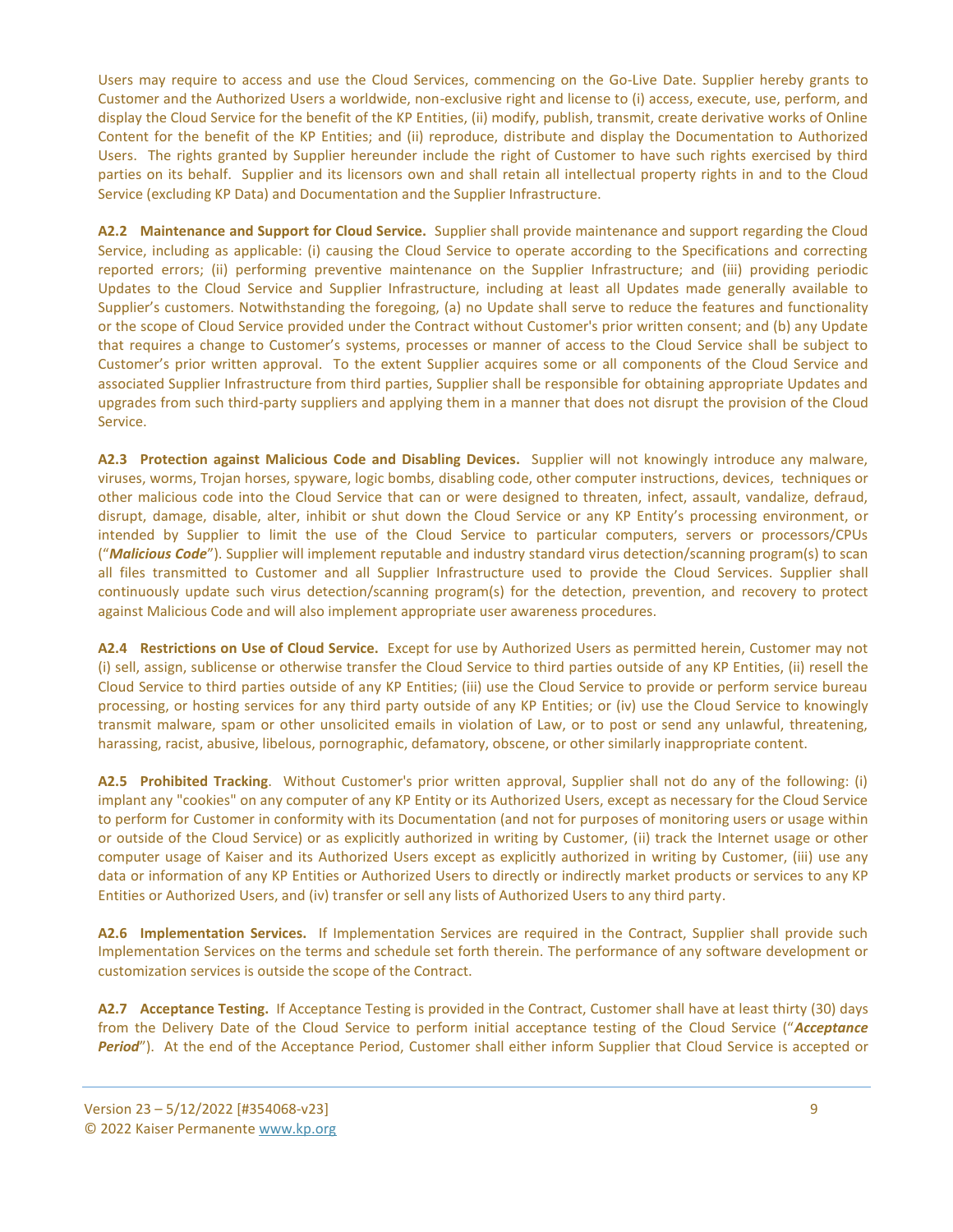identify in reasonable detail why the Cloud Service failed to meet the applicable Specifications. Supplier shall have ten (10) business days to address Customer's concerns. If, at the end of such ten (10) business day period, Customer determines the Cloud Service continues to fail to meet its Specifications, Customer may, at its option, either (i) terminate the Contract and receive a refund of any fees paid, or (ii) extend the time for Supplier to address Customer's concerns. Customer's acceptance of the Cloud Service will not limit the obligations of Supplier under the warranty or Service Level provisions of the Contract.

**A2.8 Additional Invoicing Requirements.** In addition to the invoicing and payment requirements in the **Terms and Conditions**, unless otherwise set forth in the Contract, Supplier will not invoice Customer and Customer shall not be obligated to pay any Fees: (a) for the Cloud Service until the Go-Live Date has occurred; and (b) for Implementation Services until Supplier has completed the Implementation Services and they have been accepted by Customer.

# **A3. KP DATA**

**A3.1 Risk of Data Loss.** In the event any KP Data is damaged, lost or destroyed due to any act or omission of Supplier, Supplier shall be responsible for the prompt regeneration or replacement of such information. Supplier shall prioritize this effort so that the loss will not have an adverse effect upon Customer's business or Supplier's provision of the Cloud Service. Customer agrees to cooperate with Supplier to provide any available information, files or raw data needed for the regeneration of the lost information. If Supplier fails to correct or regenerate the lost or destroyed information within the period of time reasonably set by Customer, then Customer may obtain data reconstruction services from a third party, and Supplier shall cooperate with such third party as requested by Customer.

**A3.2 Disposition of KP Data upon Expiration or Termination.** Upon expiration or termination of the Contract (or as part of Transition Assistance, if applicable), Supplier will either provide KP Data in Supplier's or its subcontractors' possession to Customer in the format(s) reasonably requested by Customer or Customer's designee and destroy any residual copies in its/their possession or destroy the KP Data without providing a copy to Customer, as directed by Customer. Supplier shall not be obligated to destroy KP Data maintained in archival form if destruction is infeasible, and any such KP Data retained shall only be used for archival purposes and will remain subject to the confidentiality terms of the Contract, and the requirements in the Data Security Addendum and/or any applicable business associate agreement.

#### **A4. TRANSITION ASSISTANCE**

If Transition Assistance is required in the Contract, Supplier shall provide the transition assistance ("*Transition Assistance*") described in this Section and shall cooperate in an orderly and efficient transition to a KP Entity or to a successor vendor of a KP Entity commencing upon Customer request and continuing for a period up to twelve (12) months after the end of the Term (the "*Transition Period*"). Except as otherwise mutually agreed by the parties, during the Transition Period, Supplier will continue to provide the same level and quality of the Cloud Service required under the Contract as in effect during the period ninety (90) days prior to the start of the Transition Period and Customer will pay the same fees therefor. The parties acknowledge and agree that the overriding principle of the transition shall be maintenance of the continuity of the Cloud Service and Customer satisfaction; and Supplier agrees to provide all services reasonably required by Customer to achieve this principle and a seamless transition. Supplier shall provide Transition Assistance to the KP Entity or its designee regardless of the reason for the expiration or termination of the Contract. Termination of the Contract shall not act as a waiver of any breach of the Contract and shall not act as a release of either party from any liability for breach of such party's obligations under the Contract.

# **COVID-19**

**Addendum B - FEMA-Required Provisions Applicable to Vendor Contracts for the Purchases of Goods and Services Funded or Reimbursed by FEMA - including the clauses marked with an asterisk (\*) which are additional requirements for construction contracts.**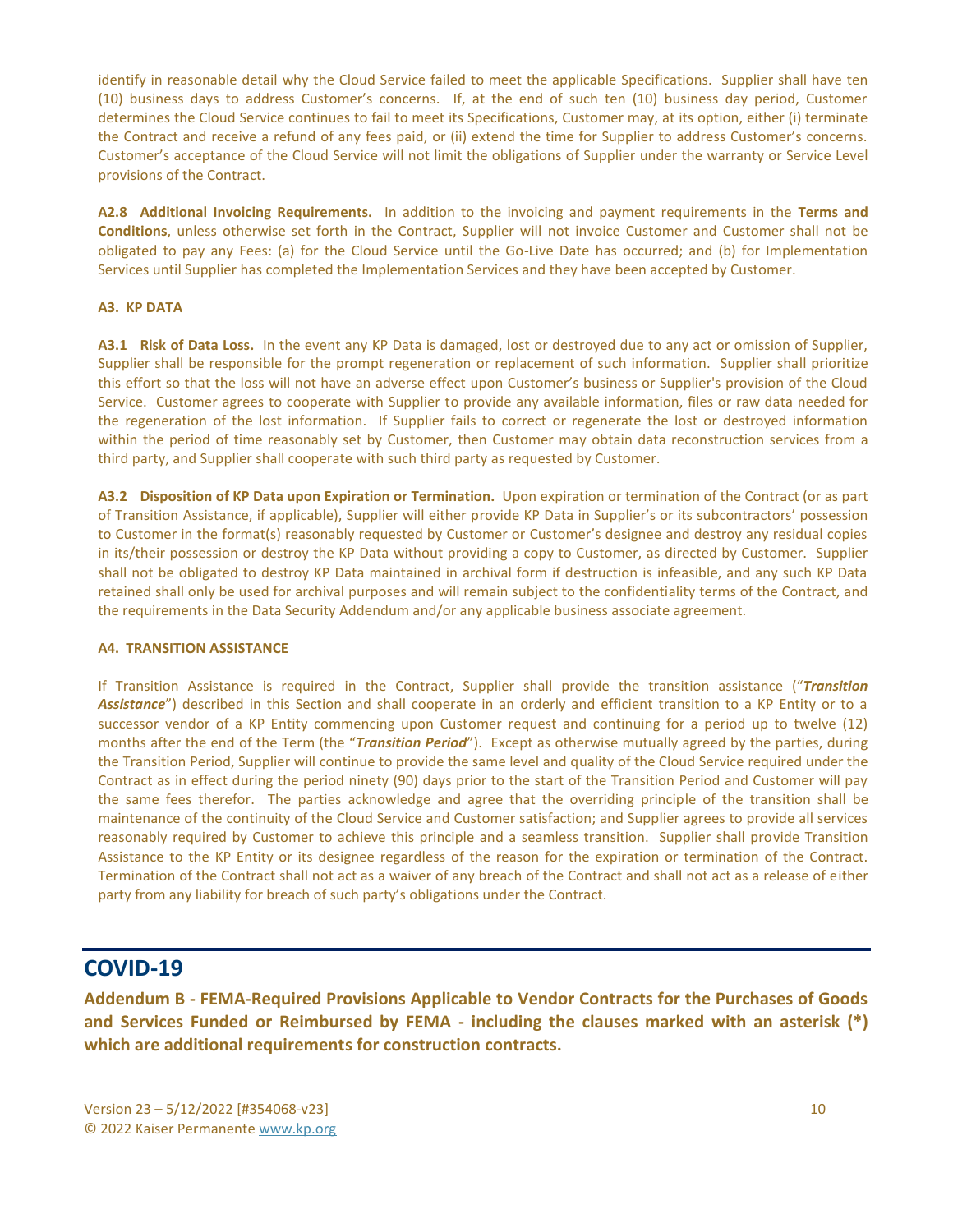The following contract provisions are required by the regulations at 2 C.F.R. Part 200 or by FEMA guidance to be included in all contracts funded in whole or in part with a FEMA Public Assistance grant. These terms shall be in effect for all costs associated with COVID-19 and shall remain in effect until Kaiser has determined that the Contract's costs are no longer reimbursable in whole or in part with FEMA Public Assistance funding; provided, however, the terms regarding Access to Books and Records shall remain in effect for a period of 5 years after the date of transmission by the State to FEMA of final certification of costs for closeout.

# **I. TERMINATION FOR CONVENIENCE**

This Contract may be terminated, in whole or in part, without cause, in accordance to the terms of the base Contract.

#### **II. TERMINATION FOR CAUSE & REMEDIES**

Customer reserves the right to terminate this Contract immediately, in whole or in part, at its sole discretion, for the following reasons:

- A. Lack of funding. Lack of, or reduction in, funding or resources in which instance, Customer shall provide the Supplier ten (10) days written notice of such termination or lack of funds;
- B. The Supplier's failure to comply with any terms of the Contract, including, but not limited to, provisions of this Contract Attachment, FEMA Required Contract Provisions;
- C. The Supplier's submission of invoices, data, statements and/or reports that are incorrect, incomplete and/or false in any way; and/or
- D. In Customer's sole discretion, if termination is necessary to protect the health and safety of its personnel, members, patients or visitors.

#### **III. REMEDIES**

If any work performed by the Supplier fails to meet the requirements of the Contract, any other applicable standards, codes or laws, or Supplier otherwise breaches the Contract, Customer may in its sole discretion:

- (i) elect to have the Supplier re-perform or cause to be re-performed at Supplier's sole expense, any of the work which failed to meet the requirements of the Contract;
- (ii) hire another supplier to perform the work and deduct any additional costs incurred by Customer as a result of substituting a supplier from any amounts due to Supplier; or
- (iii) pursue and obtain any and all other available legal or equitable remedies.

This Section shall in no way be interpreted to limit Customer's right to pursue and obtain any and all other available legal or equitable remedies against Supplier.

#### **IV. EQUAL EMPLOYMENT OPPORTUNITY\***

During the performance of this Contract, the Supplier agree as follows:

1. The Supplier will not discriminate against any employee or applicant for employment because of race, color, religion, sex, sexual orientation, gender identity, or national origin. The Supplier will take affirmative action to ensure that applicants are employed, and that employees are treated during employment without regard to their race, color, religion, sex, sexual orientation, gender identity, or national origin. Such action shall include, but not be limited to the following: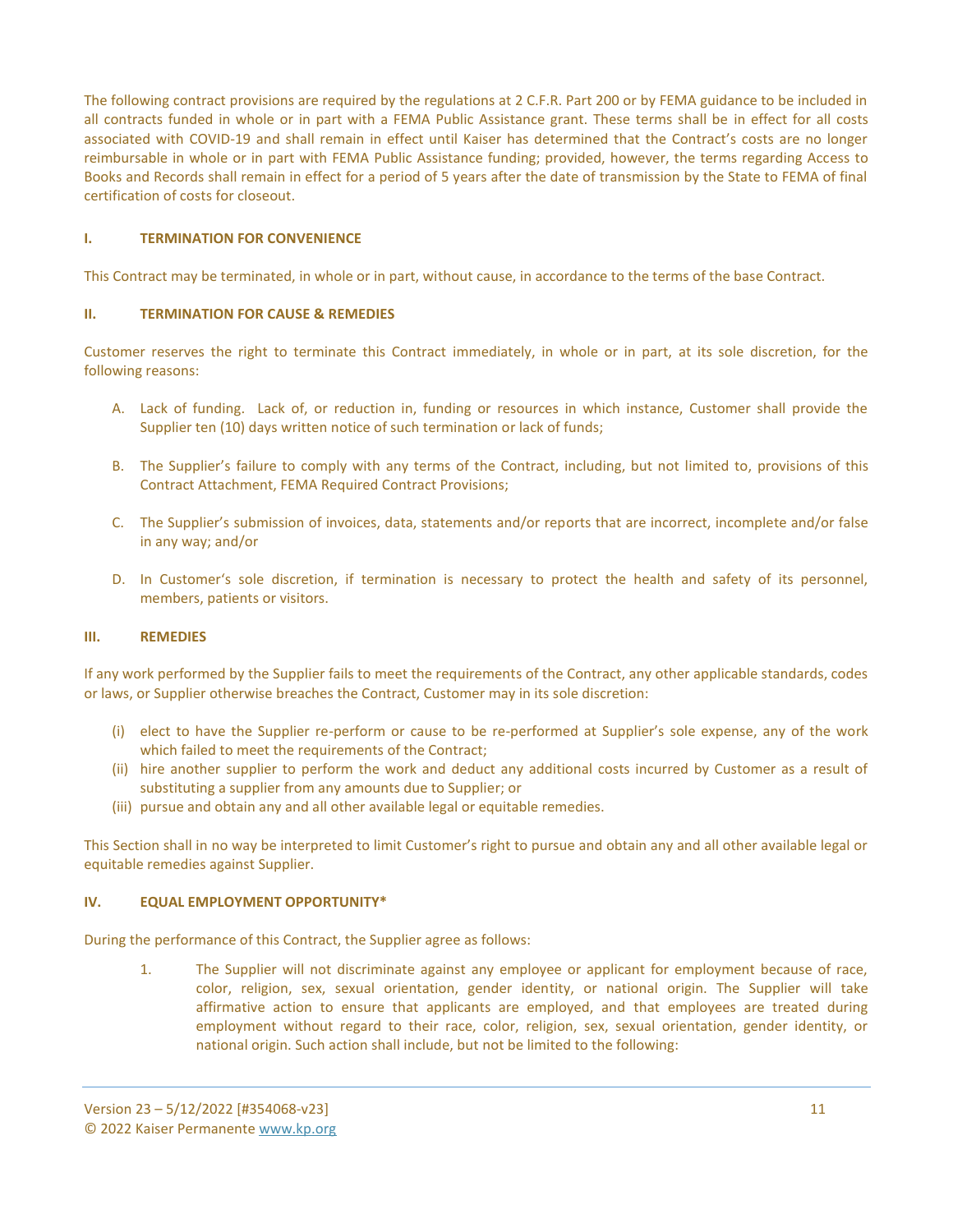Employment, upgrading, demotion, or transfer; recruitment or recruitment advertising; layoff or termination; rates of pay or other forms of compensation; and selection for training, including apprenticeship. The Supplier agree to post in conspicuous places, available to employees and applicants for employment, notices to be provided setting forth the provisions of this nondiscrimination clause.

- 2. The Supplier will, in all solicitations or advertisements for employees placed by or on behalf of the Supplier, state that all qualified applicants will receive consideration for employment without regard to race, color, religion, sex, sexual orientation, gender identity, or national origin.
- 3. The Supplier will not discharge or in any other manner discriminate against any employee or applicant for employment because such employee or applicant has inquired about, discussed, or disclosed the compensation of the employee or applicant or another employee or applicant. This provision shall not apply to instances in which an employee who has access to the compensation information of other employees or applicants as a part of such employee's essential job functions discloses the compensation of such other employees or applicants to individuals who do not otherwise have access to such information, unless such disclosure is in response to a formal complaint or charge, in furtherance of an investigation, proceeding, hearing, or action, including an investigation conducted by the employer, or is consistent with the Supplier' legal duty to furnish information.
- 4. The Supplier will send to each labor union or representative of workers with which he has a collective bargaining agreement or other contract or understanding, a notice to be provided advising the said labor union or workers' representatives of the Supplier' commitments under this section, and shall post copies of the notice in conspicuous places available to employees and applicants for employment.
- 5. The Supplier will comply with all provisions of Executive Order 11246 of September 24, 1965, and of the rules, regulations, and relevant orders of the Secretary of Labor.
- 6. The Supplier will furnish all information and reports required by Executive Order 11246 of September 24, 1965, and by rules, regulations, and orders of the Secretary of Labor, or pursuant thereto, and will permit access to his books, records, and accounts by the administering agency and the Secretary of Labor for purposes of investigation to ascertain compliance with such rules, regulations, and orders.
- 7. In the event of the Supplier' noncompliance with the nondiscrimination clauses of this contract or with any of the said rules, regulations, or orders, this contract may be canceled, terminated, or suspended in whole or in part and the Supplier may be declared ineligible for further Government contracts or federally assisted construction contracts in accordance with procedures authorized in Executive Order 11246 of September 24, 1965, and such other sanctions may be imposed and remedies invoked as provided in Executive Order 11246 of September 24, 1965, or by rule, regulation, or order of the Secretary of Labor, or as otherwise provided by law.
- 8. The Supplier will include the portion of the sentence immediately preceding paragraph (1) and the provisions of paragraphs (1) through (8) in every subcontract or purchase order unless exempted by rules, regulations, or orders of the Secretary of Labor issued pursuant to section 204 of Executive Order 11246 of September 24, 1965, so that such provisions will be binding upon each subcontractors or vendor. The Supplier will take such action with respect to any subcontract or purchase order as the administering agency may direct as a means of enforcing such provisions, including sanctions for noncompliance:

Provided, however, that in the event Supplier becomes involved in, or is threatened with, litigation with a subcontractors or vendor as a result of such direction by the administering agency, the Supplier may request the United States to enter into such litigation to protect the interests of the United States.

Customer further agrees that it will be bound by the above equal opportunity clause with respect to its own employment practices when it participates in federally assisted construction work: Provided, That if Customer so participating is a State or local government, the above equal opportunity clause is not applicable to any agency, instrumentality or subdivision of such government which does not participate in work on or under the contract.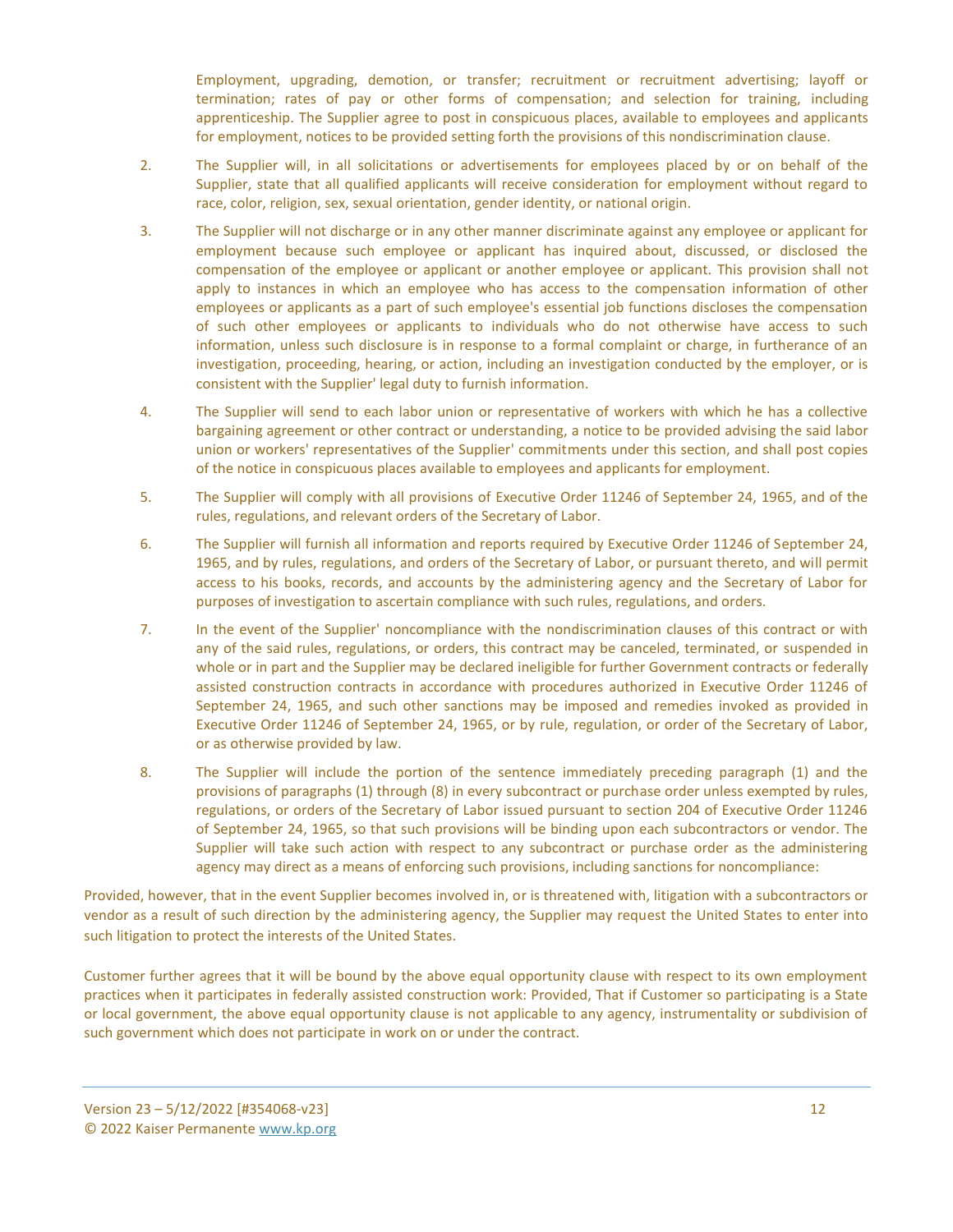Customer agrees that it will assist and cooperate actively with the administering agency and the Secretary of Labor in obtaining the compliance of Supplier and subcontractors with the equal opportunity clause and the rules, regulations, and relevant orders of the Secretary of Labor, that it will furnish the administering agency and the Secretary of Labor such information as they may require for the supervision of such compliance, and that it will otherwise assist the administering agency in the discharge of the agency's primary responsibility for securing compliance.

Customer further agrees that it will refrain from entering into any contract or contract modification subject to Executive Order 11246 of September 24, 1965, with Supplier debarred from, or who has not demonstrated eligibility for, Government contracts and federally assisted construction contracts pursuant to the Executive Order and will carry out such sanctions and penalties for violation of the equal opportunity clause as may be imposed upon Supplier and subcontractors by the administering agency or the Secretary of Labor pursuant to Part II, Subpart D of the Executive Order. In addition, Customer agrees that if it fails or refuses to comply with these undertakings, the administering agency may take any or all of the following actions: Cancel, terminate, or suspend in whole or in part this grant (contract, loan, insurance, guarantee); refrain from extending any further assistance to Customer under the program with respect to which the failure or refund occurred until satisfactory assurance of future compliance has been received from such State; and refer the case to the Department of Justice for appropriate legal proceedings.

# **V. CONTRACT WORK HOURS AND SAFETY STANDARDS ACT\***

- (1) Overtime requirements. No Supplier or subcontractors contracting for any part of the contract work which may require or involve the employment of laborers or mechanics shall require or permit any such laborer or mechanic in any workweek in which he or she is employed on such work to work in excess of forty hours in such workweek unless such laborer or mechanic receives compensation at a rate not less than one and one-half times the basic rate of pay for all hours worked in excess of forty hours in such workweek.
- (2) Violation; liability for unpaid wages; liquidated damages. In the event of any violation of the clause set forth in paragraph (1) of this section the Supplier and any subcontractors responsible therefor shall be liable for the unpaid wages. In addition, such Supplier and subcontractors shall be liable to the United States (in the case of work done under contract for the District of Columbia or a territory, to such District or to such territory), for liquidated damages. Such liquidated damages shall be computed with respect to each individual laborer or mechanic, including watchmen and guards, employed in violation of the clause set forth in paragraph (1) of this section, in the sum of \$27 for each calendar day on which such individual was required or permitted to work in excess of the standard workweek of forty hours without payment of the overtime wages required by the clause set forth in paragraph (1) of this section.
- (3) Withholding for unpaid wages and liquidated damages. Customer Emergency Management Agency shall upon its own action or upon written request of an authorized representative of the Department of Labor withhold or cause to be withheld, from any moneys payable on account of work performed by the Supplier or subcontractors under any such contract or any other Federal contract with the same prime Supplier, or any other federally-assisted contract subject to the Contract Work Hours and Safety Standards Act, which is held by the same prime Supplier, such sums as may be determined to be necessary to satisfy any liabilities of such Supplier or subcontractors for unpaid wages and liquidated damages as provided in the clause set forth in paragraph (2) of this section.
- (4) Subcontracts. The Supplier or subcontractors shall insert in any subcontracts the clauses set forth in paragraph (1) through (4) of this section and also a clause requiring the subcontractors to include these clauses in any lower tier subcontracts. The prime Supplier shall be responsible for compliance by any subcontractors or lower tier subcontractors with the clauses set forth in paragraphs (1) through (4) of this section.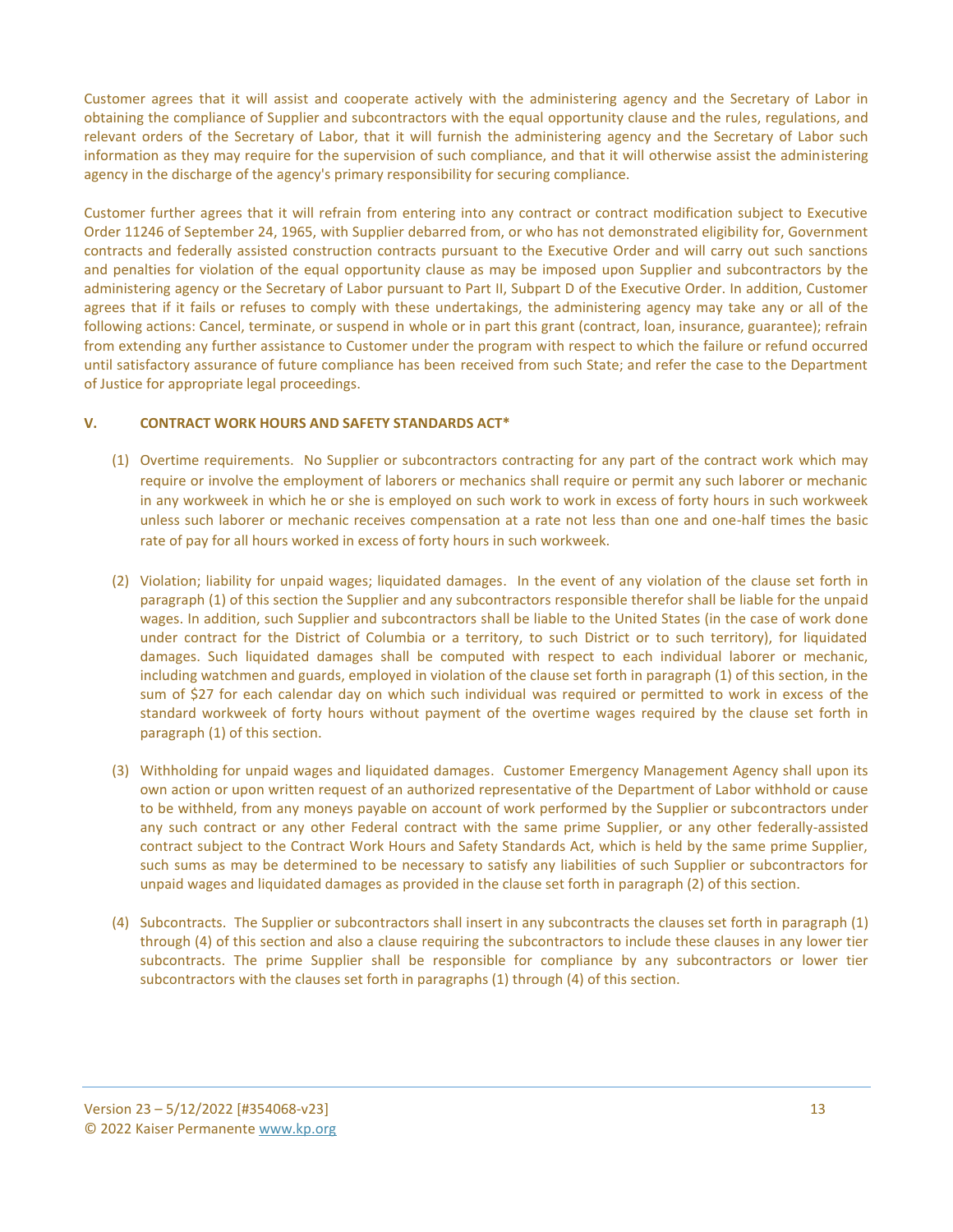#### **VI. COMPLIANCE WITH CLEAN AIR AND CLEAN WATER ACT**

#### CLEAN AIR ACT

- (1) The Supplier agrees to comply with all applicable standards, orders or regulations issued pursuant to the Clean Air Act, as amended, 42 U.S.C. § 7401 et seq.
- (2) The Supplier agrees to report each violation to Customer and understands and agrees that Customer will, in turn, report each violation as required to assure notification to Federal Emergency Management Agency and the appropriate Environmental Protection Agency Regional Office.
- (3) The Supplier agrees to include these requirements in each subcontract exceeding \$150,000 financed in whole or in part with federal assistance provided by FEMA.

# FEDERAL WATER POLLUTION CONTROL ACT

- (1) The Supplier agrees to comply with all applicable standards, orders or regulations issued pursuant to the Federal Water Pollution Control Act, as amended, 33 U.S.C. § 1251 et seq.
- (2) The Supplier agrees to report each violation to Customer and understands and agrees that Customer will, in turn, report each violation as required to assure notification to Federal Emergency Management Agency and the appropriate Environmental Protection Agency Regional Office.
- (3) The Supplier agrees to include these requirements in each subcontract exceeding \$150,000 financed in whole or in part with federal assistance provided by FEMA.

#### **VII. SUSPENSION AND DEBARMENT**

Federal regulations restrict Customer from contracting with parties that are debarred, suspended, or otherwise excluded from or ineligible for participation in Federal assistance programs and activities, where the contract is funded in whole or in part with federal funds. Accordingly, a contract or subcontract must not be made with any parties listed on the SAM Exclusions list. SAM Exclusions is the list maintained by the General Services Administration that contains the name of parties debarred, suspended, or otherwise excluded by agencies, as well as parties declared ineligible under certain statutory or regulatory authority. The Supplier can verify its status and the status of its principals, affiliates, and subcontractors at www.SAM.gov.

- (1) This Contract is a covered transaction for purposes of 2 C.F.R. pt. 180 and 2 C.F.R. pt. 3000. As such the Supplier are required to verify that none of the Supplier, its principals (defined at 2 C.F.R. § 180.995), or its affiliates (defined at 2 C.F.R. § 180.905) are excluded (defined at 2 C.F.R. § 180.940) or disqualified (defined at 2 C.F.R. § 180.935).
- (2) The Supplier must comply with 2 C.F.R. pt. 180, subpart C and 2 C.F.R. pt. 3000, subpart C and must include a requirement to comply with these regulations in any lower tier covered transaction it enters into.
- (3) This certification is a material representation of fact relied upon by Customer. If it is later determined that the Supplier did not comply with 2 C.F.R. pt. 180, subpart C and 2 C.F.R. pt. 3000, subpart C, in addition to remedies available to the Recipient, Subrecipient and Customer, the Federal Government may pursue available remedies, including but not limited to suspension and/or debarment.
- (4) The bidder or proposer agrees to comply with the requirements of 2 C.F.R. pt. 180, subpart C and 2 C.F.R. pt. 3000,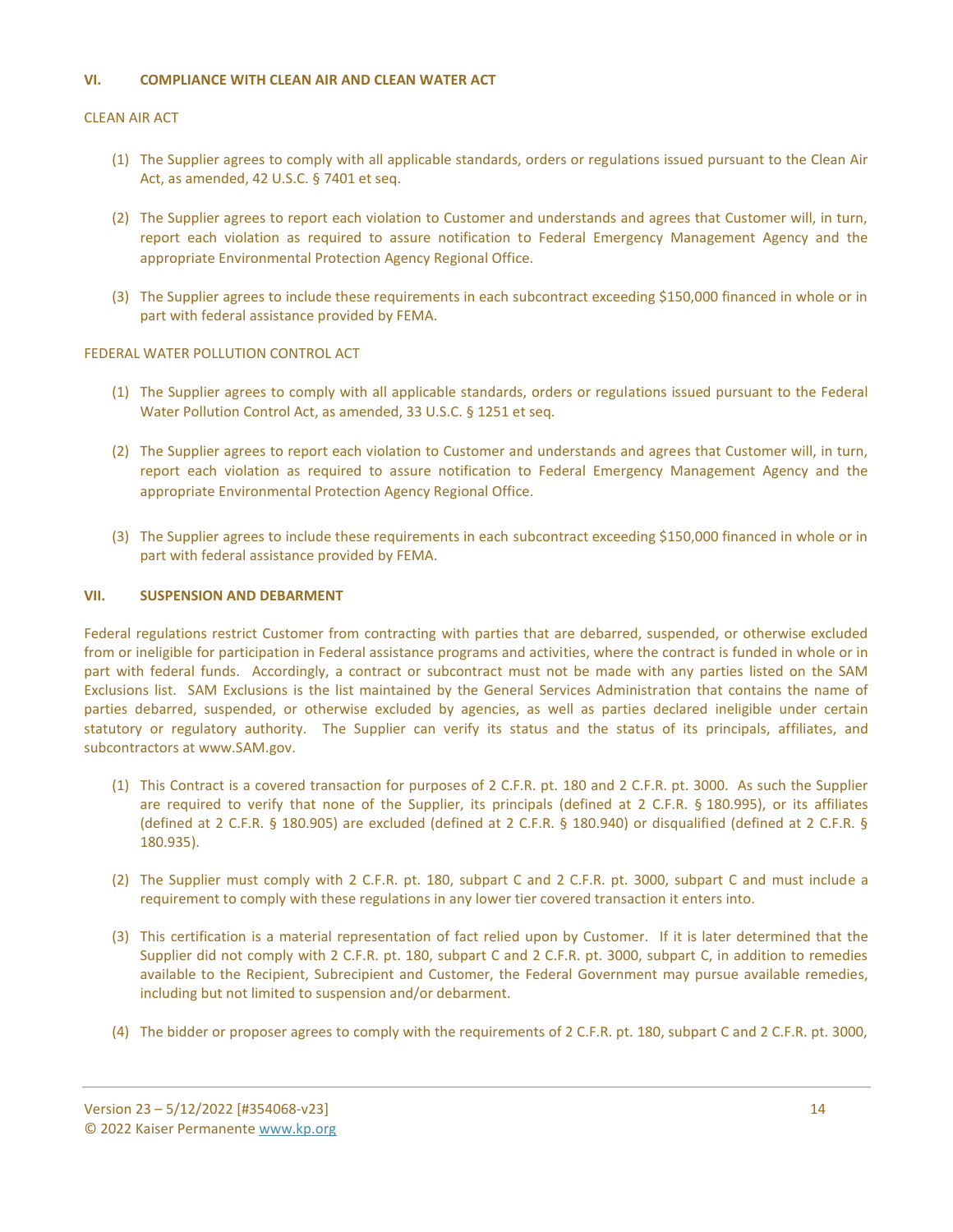subpart C while this offer is valid and throughout the period of any contract that may arise from this offer. The bidder or proposer further agrees to include a provision requiring such compliance in its lower tier covered transactions.

#### **VIII. BYRD ANTI-LOBBYING AMENDMENT**

Suppliers who apply or bid for an award of \$100,000 or more shall file the required certification found at APPENDIX A, 44 C.F.R. PART 18. Each tier certifies to the tier above that it will not and has not used Federal appropriated funds to pay any person or organization for influencing or attempting to influence an officer or employee of any agency, a member of Congress, officer or employee of Congress, or an employee of a member of Congress in connection with obtaining any Federal contract, grant, or any other award covered by 31 U.S.C. § 1352. Each tier shall also disclose any lobbying with non-Federal funds that takes place in connection with obtaining any Federal award. Such disclosures are forwarded from tier to tier up to the recipient.

> Certification for Contracts, Grants, Loans, and Cooperative Agreements (to be submitted with each bid or offer exceeding \$100,000)

The undersigned certifies, to the best of his or her knowledge and belief, that:

- (1) No Federal appropriated funds have been paid or will be paid, by or on behalf of the undersigned, to any person for influencing or attempting to influence an officer or employee of an agency, a Member of Congress, an officer or employee of Congress, or an employee of a Member of Congress in connection with the awarding of any Federal contract, the making of any Federal grant, the making of any Federal loan, the entering into of any cooperative agreement, and the extension, continuation, renewal, amendment, or modification of any Federal contract, grant, loan, or cooperative agreement.
- (2) If any funds other than Federal appropriated funds have been paid or will be paid to any person for influencing or attempting to influence an officer or employee of any agency, a Member of Congress, an officer or employee of Congress, or an employee of a Member of Congress in connection with this Federal contract, grant, loan, or cooperative agreement, the undersigned shall complete and submit Standard Form-LLL, "Disclosure Form to Report Lobbying," in accordance with its instructions.
- (3) The undersigned shall require that the language of this certification be included in the award documents for all subawards at all tiers (including subcontracts, subgrants, and contracts under grants, loans, and cooperative agreements) and that all subrecipients shall certify and disclose accordingly.

This certification is a material representation of fact upon which reliance was placed when this transaction was made or entered into. Submission of this certification is a prerequisite for making or entering into this transaction imposed by section 1352, title 31, U.S. Code. Any person who fails to file the required certification shall be subject to a civil penalty of not less than \$10,000 and not more than \$100,000 for each such failure.

The Supplier, The Supplier, the Supplier, certifies or affirms the truthfulness and accuracy of each statement of its certification and disclosure, if any. In addition, the Supplier understands and agrees that the provisions of 31 U.S.C. Chap. 38, Administrative Remedies for False Claims and Statements, apply to this certification and disclosure, if any.

|                     | - - |
|---------------------|-----|
|                     | .   |
| _________<br>______ |     |

Signature Name: Title: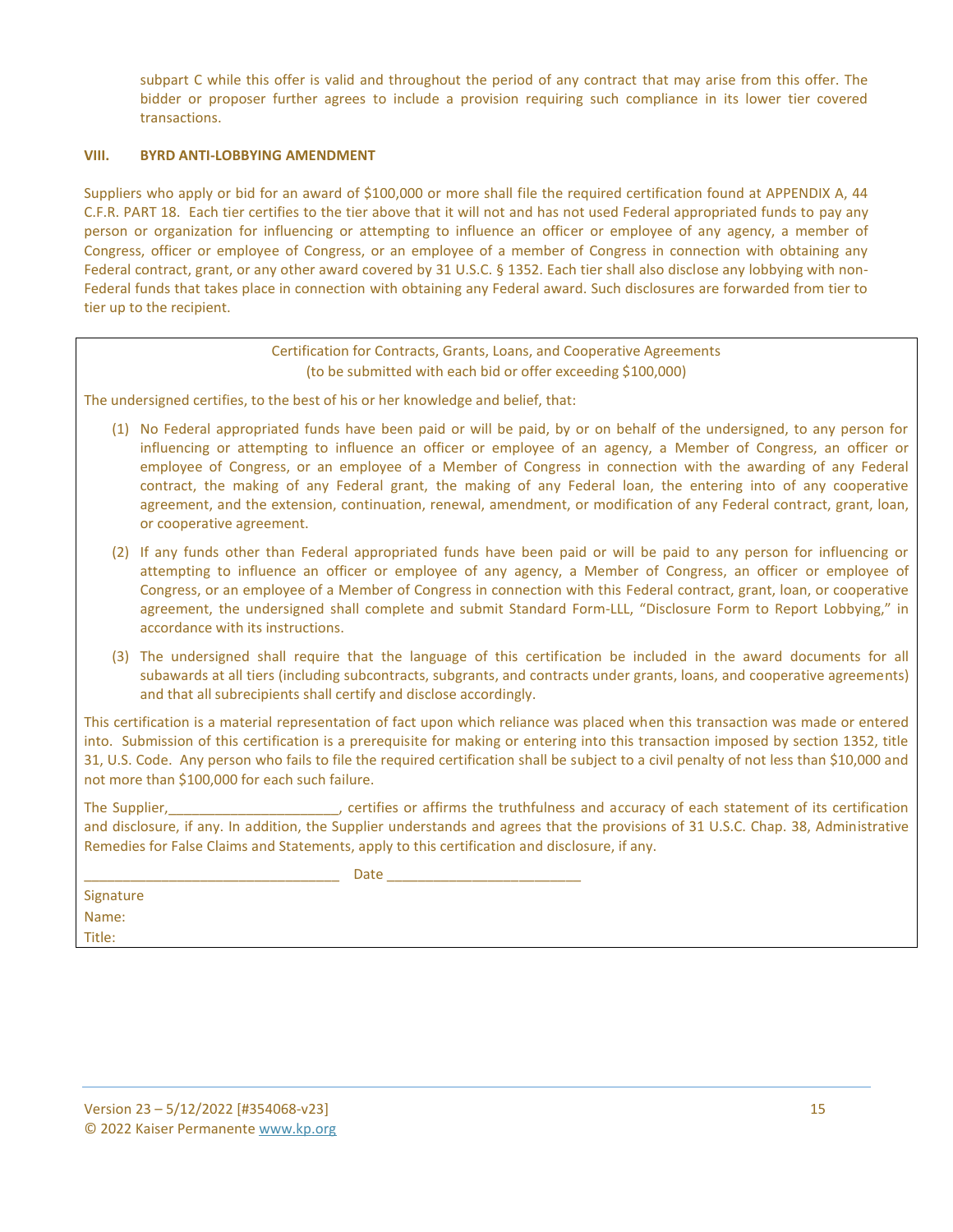#### **IX. CHANGES**

Any changes to the scope of work, price, or schedule shall be done in accordance with the terms of the Contract.

#### **X. ACCESS TO RECORDS**

The following access to records requirements apply to this Contract:

- A. The Supplier agrees to provide Customer, the FEMA Administrator, the Comptroller General of the United States, or any of their authorized representatives access to any books, documents, papers, and records of the Supplier which are directly pertinent to this Contract for the purposes of making audits, examinations, excerpts, and transcriptions.
- B. The Supplier agrees to permit any of the foregoing parties to reproduce by any means whatsoever or to copy excerpts and transcriptions as reasonably needed.
- C. The Supplier agrees to provide the FEMA Administrator or his authorized representatives access to construction or other work sites pertaining to the work being completed under the Contract.
- D. In compliance with the Disaster Recovery Act of 2018, the Customer and the Supplier acknowledge and agrees that no language in this Contract is intended to prohibit audits or internal reviews by the FEMA Administrator or the Comptroller General of the United States.

#### **XI. DHS SEAL, LOGO AND FLAGS**

The Supplier shall not use the DHS seal(s), logos, crests, or reproductions of flags or likenesses of DHS agency officials without specific FEMA pre-approval.

#### **XII. COMPLIANCE WITH FEDERAL LAW, REGULATIONS, AND EXECUTIVE ORDERS**

This is an acknowledgement that FEMA financial assistance will be used to fund the Contract, in whole or in part. The Supplier will comply will all applicable federal law, regulations, executive orders, FEMA policies, procedures, and directives.

#### **XIII. NO OBLIGATION BY FEDERAL GOVERNMENT**

The Federal Government is not a party to this Contract and is not subject to any obligations or liabilities to Customer, the Supplier, or any other party pertaining to any matter resulting from the Contract.

#### **XIV. PROGRAM FRAUD AND FALSE OR FRAUDULENT STATEMENTS OR RELATED ACTS**

The Supplier acknowledge that 31 U.S.C. Chap. 38 (Administrative Remedies for False Claims and Statements) applies to the Supplier' actions pertaining to this Contract.

#### **XV. PROHIBITION ON CONTRACTING FOR COVERED TELECOMMUNICATIONS EQUIPMENT OR SERVICES**

A. Definitions. As used in this clause, the terms backhaul; covered foreign country; covered telecommunications equipment or services; interconnection arrangements; roaming; substantial or essential component; and telecommunications equipment or services have the meaning as defined in FEMA Policy, #405-143-1 Prohibitions on Expending FEMA Award Funds for Covered Telecommunications Equipment or Services.